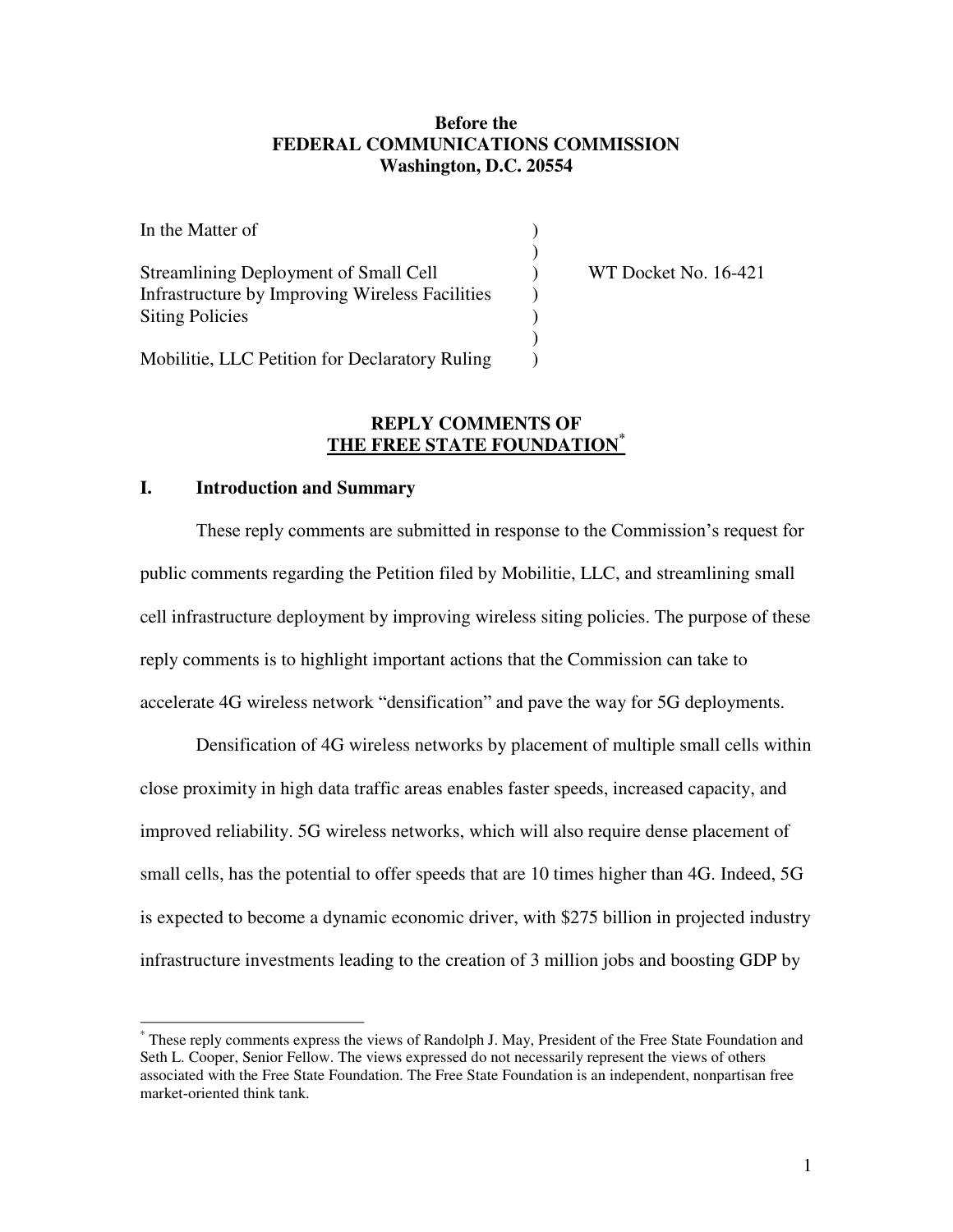\$500 billion. Even if these estimates turn out to be a bit high, there is no gainsaying that the economic benefits from small cell deployment will be enormous.

An extraordinarily high volume of small cells will be needed to achieve 4G densification and future 5G deployments – between 10 and 100 times as many antenna locations as there are for today's networks. Future demands require efficient permit processing for infrastructure siting on public property, including public rights-of-way.

The initial comments in this proceeding describe numerous instances of arbitrary and discriminatory restrictions, lengthy delays, and steep charges assessed by local governments reviewing wireless infrastructure siting applications. Unjustifiable restrictions, dragged-out reviews, and exorbitant fees and other uneconomic charges have slowed down or thwarted the deployment of infrastructure upgrades in many instances.

The Commission can accelerate 4G densification and future 5G deployments by proactively issuing declaratory rulings that preempt problematic local government rules that clearly violate statutory provisions or the Commission's regulations. Preemption of specific local rules can eliminate barriers to infrastructure deployment at much less cost and delay than litigation. The Commission should make clear that its Section 253(d) preemption authority applies when local governments consider applications for placement of wireless small cell infrastructure on rights-of-way. And the Commission should declare its willingness to exercise preemptive authority pursuant to Section 332(c)(7) and its general powers under Sections 5 concerning improper local governments restrictions on small cell and other wireless infrastructure on public or private property.

2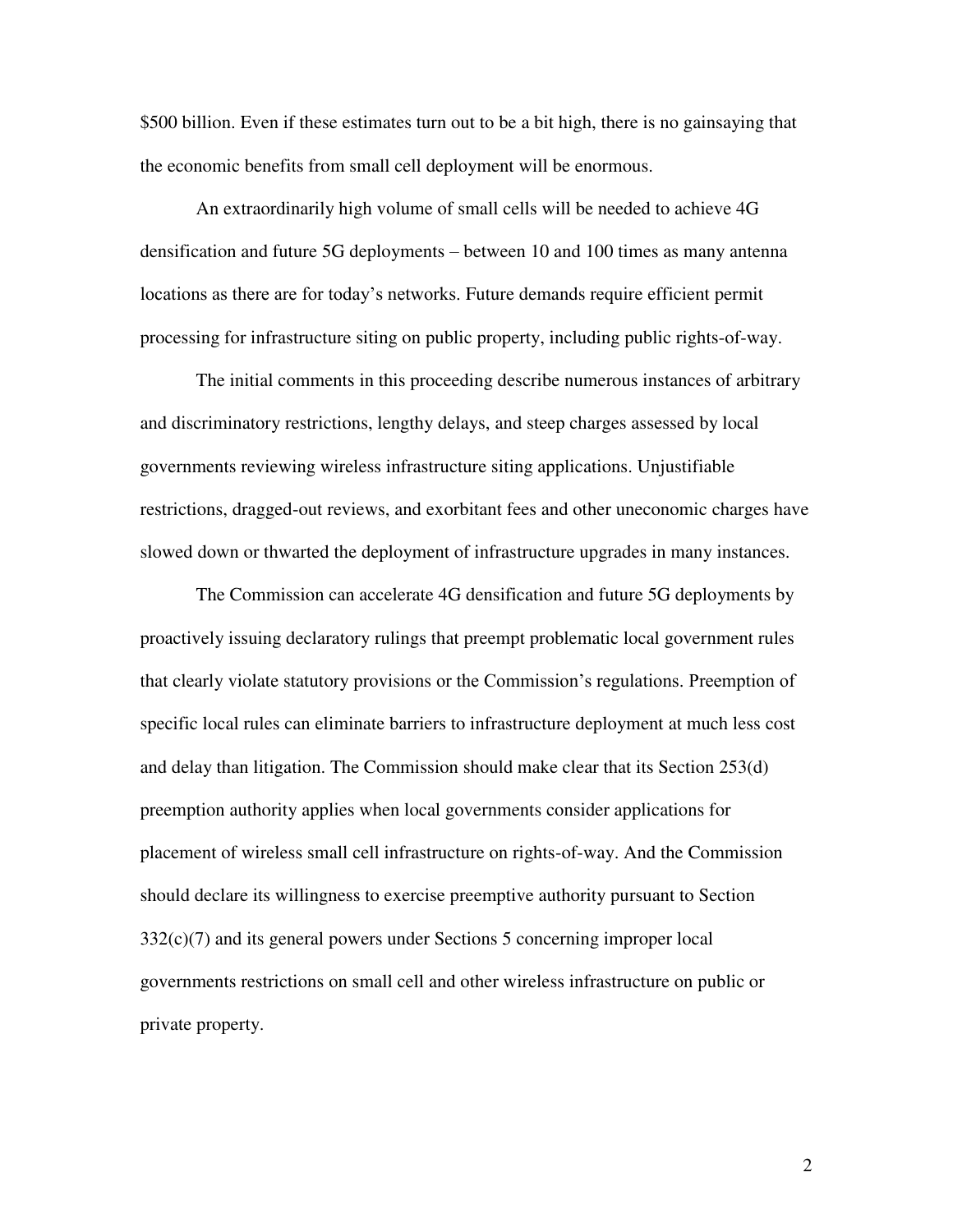The Commission can also accelerate 4G densification and future 5G deployments by issuing a Declaratory Ruling that clarifies several respects in which Sections 253(a) and  $332(c)(7)$  apply to local government regarding applications for wireless infrastructure siting and collocation:

- Clarify that Sections 253 and 332(c)(7) apply with respect to siting applications for wireless infrastructure, including small cells. That is, Section 253 applies to all telecommunications infrastructure siting on public rights-of-way. Section 332(c)(7) provides additional requirements for wireless infrastructure siting.
- Clarify that Sections  $253$ 's provisions concerning cell siting applications by "telecommunications service providers" includes providers of wireless infrastructure, including small cells. The underlying purpose for such facilities is to serve subscribers with wireless services.
- Clarify that Sections 253 and  $332(c)(7)$  apply to "mixed-use" facilities that provide any type of telecommunications services as well as mobile broadband services. This would ensure consistent policy if the Commission reclassifies mobile broadband services as "information services."
- Clarify that small cell applications are subject to the Commission's shot clocks for siting and modifications under Sections  $332(c)(7)$  and 6409. The Commission should consider reducing shot clock timeframes for local governments to act on applications to 60 days for collocations and 90 days for other sites, and also consider deeming applications granted when not acted on within the timeframes.
- Clarify factors for determining when state or local government actions are not "competitively neutral and nondiscriminatory" under Sections 253(a) and  $332(c)(7)$ , including when wireless infrastructure siting applicants are subject to more burdensome regulations than other providers using similar facilities.
- Clarify standards regarding prohibitions against local government rules or actions that "prohibit or have the effect of prohibiting" telecommunications services under Section  $332(c)(7)$ . Local government moratoria on cell siting and decisionmaking on applications based on business need or type of technology should be considered actions that "materially inhibit" or pose "substantial barriers" to providing wireless service.
- Clarify that bans on small cell "batch" applications "materially inhibit" or pose "substantial barriers" to providing wireless service. Batch applications should at least be presumptively permissible. And batch applications should at least presumptively be subject to the same shot clock timeframes as other facilities.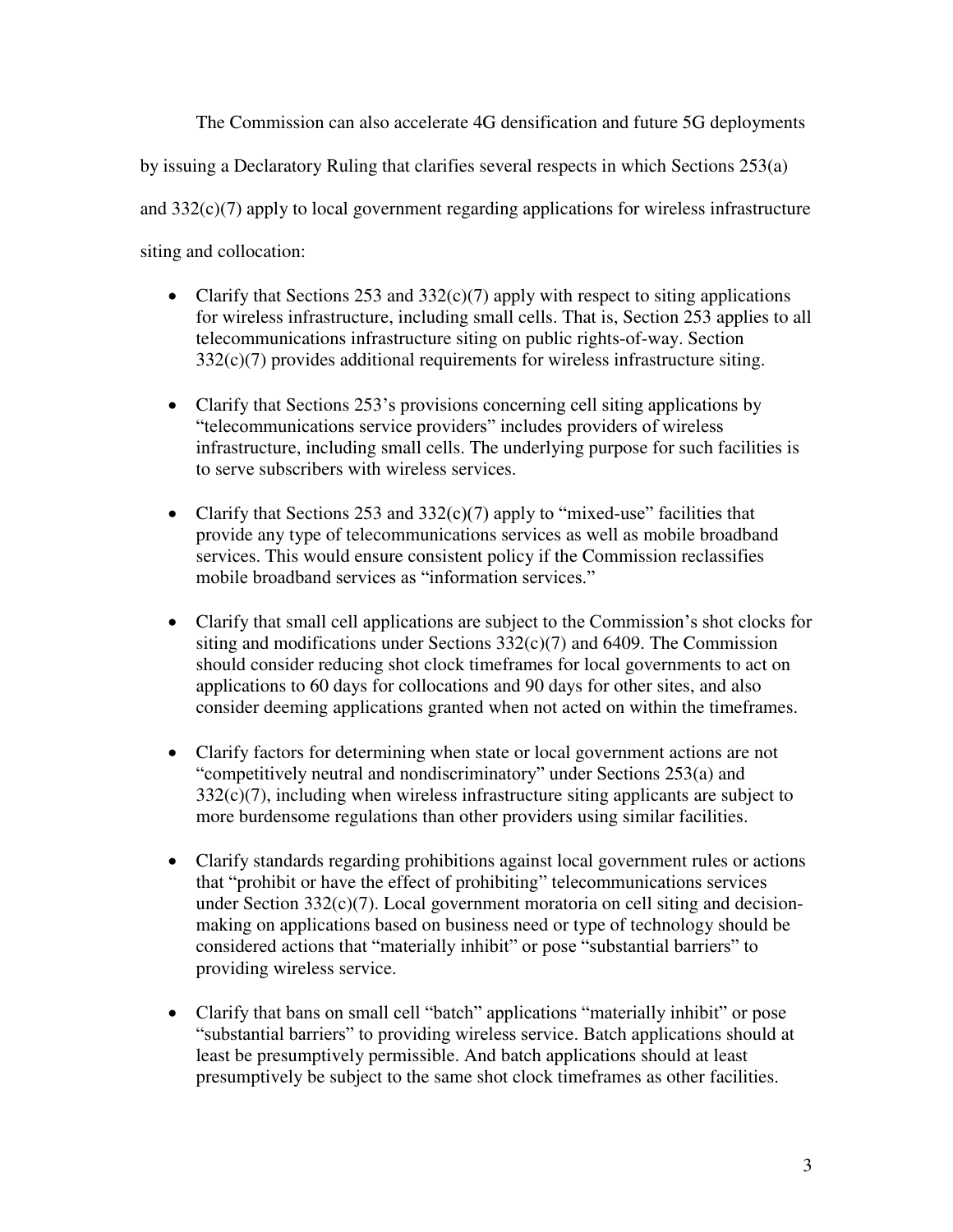- Clarify that local governments must disclose application fees and charges they assess for siting wireless infrastructure access to public rights-of-way and other public property. Access to such information will help spur wireless infrastructure siting applications and provide ways to ensure accountability.
- The Commission should also consider clarifying limits on excessive fees and rates charged for wireless infrastructure siting. Section 253(c)'s provision that local governments may "require fair and reasonable compensation" for use of rights-ofway provides one ostensible basis for prohibiting excessive costs. Excessive fees and rates charged against wireless infrastructure and other telecommunications providers that bear no relation to a local government's own administrative and managerial costs "materially inhibit" or pose "substantially barriers" to the provision of such services.

Comments filed by state and local governments address local government authority in making telecommunications infrastructure siting decisions. Federalism is unmistakably part of the delicate balance that Congress struck with the need for robust interstate telecommunications services. Yet in striking that balance, Congress conferred on the Commission the responsibility to clarify, as needed, particulars of what Sections  $253(a)$  and  $332(c)(7)$  requires of local governments considering telecommunications infrastructure siting applications. To bring further clarity to infrastructure siting requirements, the Commission need not settle legal metaphysical distinctions regarding the proprietary/governmental distinction. It should ensure that its Declaratory Ruling tracks with the text and underlying purposes of Sections 253 and 332(c)(7).

The record in this proceeding demonstrates the need for further clarification of baseline standards for small cell infrastructure siting. That need is heightened by the volume and critical importance of small cell infrastructure siting to achieve 4G densification and future 5G infrastructure deployments. A declaratory ruling that further clarifies how Sections  $253(a)$  and  $332(c)(7)$  apply to local government actions regarding applications for wireless infrastructure siting would constrain arbitrary arbitrariness and

4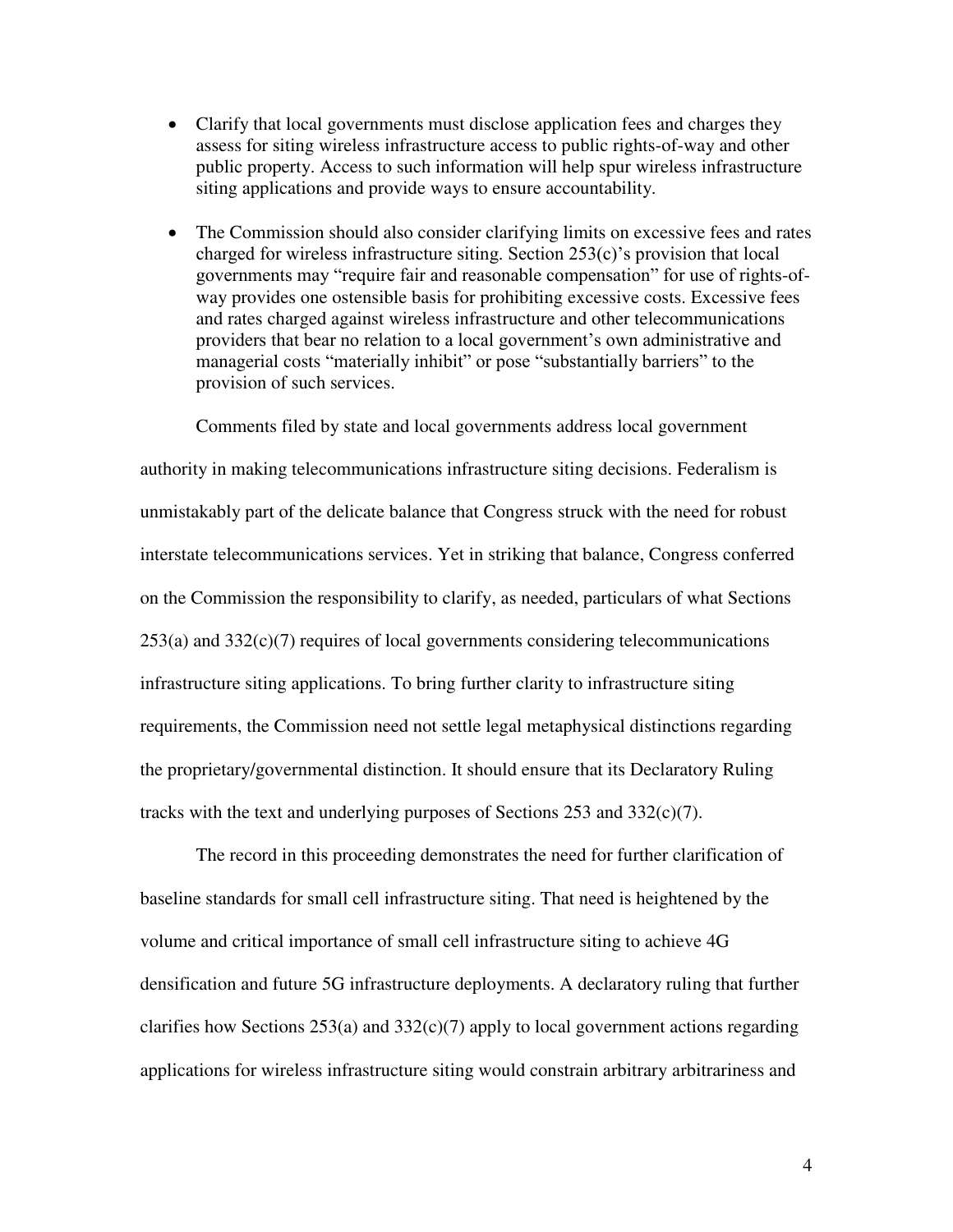obstructionism. If properly crafted, such a ruling would remove barriers to infrastructure siting that is crucial to carrying on advanced interstate communications while maintaining respect for local government authority.

# **II. Next Generation Wireless Services Depend Upon Small Cells, but Deployment is Being Inhibited by Local Government Actions Concerning Facilities Siting**

 Densification of 4G wireless networks by placement of multiple small cells within close proximity in high data traffic areas enables faster speeds, increased capacity, and improved reliability.<sup>1</sup> 5G, which is still being developed and in trial stages, has the potential to offer speeds that are 10 times higher than  $4G<sup>2</sup>$  In fact, 5G is expected to become a dynamic economic driver. It is projected that industry's \$275 billion in 5Grelated investments will lead to the creation of as many as 3 million jobs and boost GDP by as much as  $$500$  billion.<sup>3</sup>

Dense placement of small cells will also be necessary in order to successfully deploy 5G networks.<sup>4</sup> Indeed, an extraordinarily high volume of small cells will need placement to achieve 4G densification and future 5G deployments – between 10 and 100 times as many antenna locations as there are for today's  $3G$  and  $4G$  networks.<sup>5</sup> The Commission has previously observed that extensive small cell placement efforts are already underway.<sup>6</sup> Deployment of wireless infrastructure needed to realize the

<sup>&</sup>lt;sup>1</sup> Comments of Verizon, at 2, 5-6.<br><sup>2</sup> Deloitte "Wireless Connectivity"

<sup>&</sup>lt;sup>2</sup> Deloitte, "Wireless Connectivity Fuels Industry Growth and Innovation in Energy, Health, Public Safety, and Transportation" (January 2017), at 3, at: [http://www.ctia.org/docs/default-source/default-document](http://www.ctia.org/docs/default-source/default-document-library/deloitte_20170119.pdf)[library/deloitte\\_20170119.pdf.](http://www.ctia.org/docs/default-source/default-document-library/deloitte_20170119.pdf)

<sup>&</sup>lt;sup>3</sup> Accenture Strategy, "Smart Cities: How 5G Can Help Municipalities Become Vibrant Smart Cities" (January 2017), at 1. *See also* Deloitte, "Wireless Connectivity." <sup>4</sup> Accenture Strategy, "Smart Cities."

 $\int dA$ . at 1.

<sup>6</sup> *See, e.g*., FCC, Implementation of Section 6002(b) of the Omnibus Budget Reconciliation Act of 1993, Annual Report and Analysis of Competitive Market Conditions With Respect to Mobile Wireless,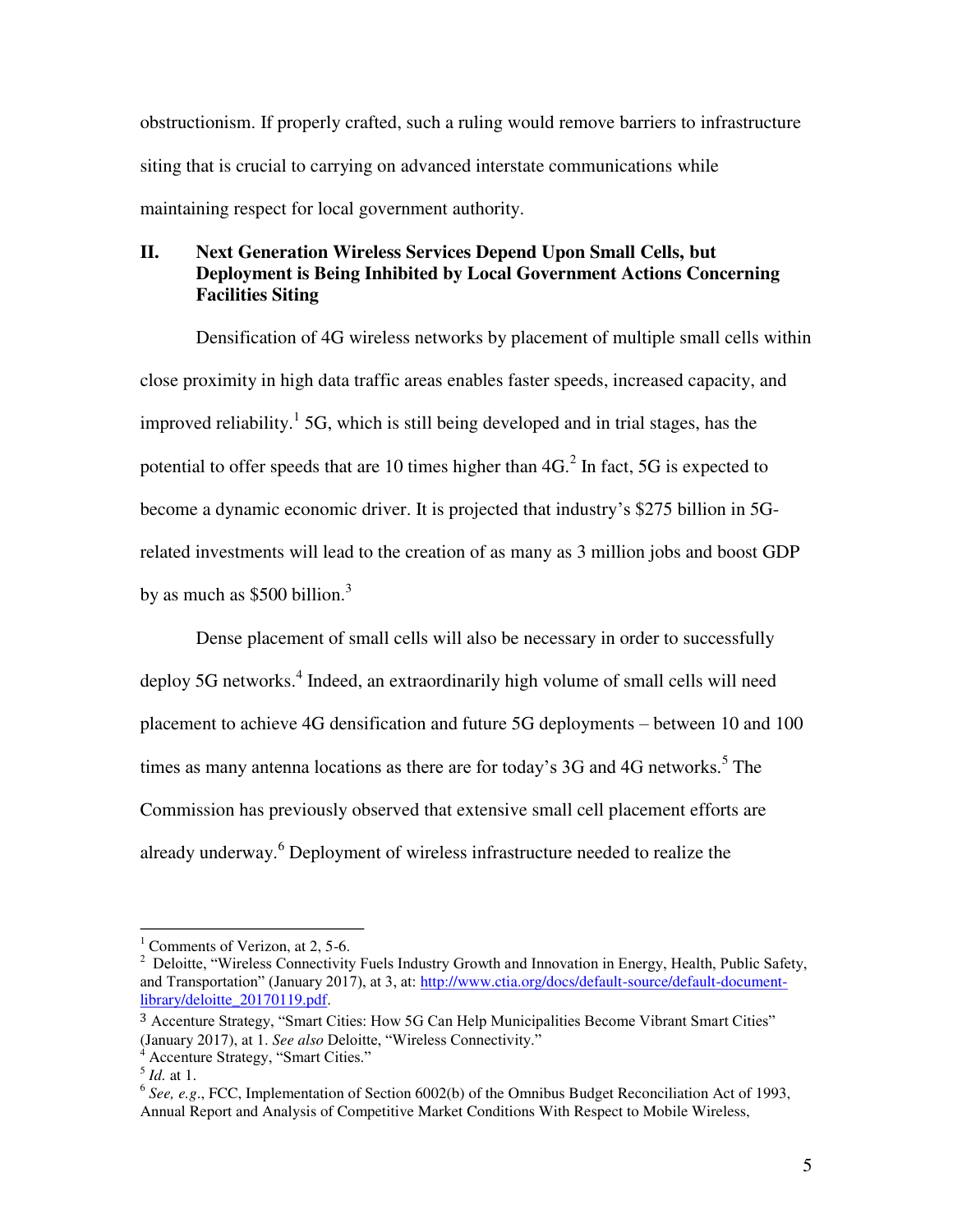potentialities of next-generation wireless services will necessarily require efficient and streamlined permit processes for wireless infrastructure siting on public property, including public rights-of-way.<sup>7</sup>

However, comments filed in this proceeding provide ample record of numerous arbitrary and discriminatory restrictions, lengthy delays, and steep charges by local governments concerning wireless infrastructure siting and colocation applications.<sup>8</sup> (Hereinafter, "siting" will be used to collectively refer to erecting new antennae and basestations as well as co-locating infrastructure on existing cell sites.)

In its *Wireless Competition Reports*, the Commission has repeatedly recognized that "obtaining the necessary regulatory and zoning approvals from state and local authorities" is one of the most "significant constraints faced by wireless services providers that need to add or modify cell sites."<sup>9</sup> The evidence already submitted in this proceeding is consistent with earlier evidence of local government constraints that prompted the Commission's 2009 and 2014 *Shot Clock Orders*. 10 Although some comments claim that there is no problem or reason for the Commission to  $act<sub>11</sub><sup>11</sup> such$ 

Including Commercial Mobile Services, Nineteenth Report, WT Docket No. 16-137 (September 23, 2016), at 52, ¶ 69.

<sup>7</sup> *See* Accenture Strategy, "Smart Cities," at 13. 8

Comments of AT&T, at 7-20; Comments of Competitive Carriers Association, at 6-8; Comments of Crown Castle International Corp., at 10-24; Comments of CTIA, at 12-19; Comments of Lightower Fiber Networks, at 3-12; Comments of T-Mobile, at 6-8; Comments of Sprint, at 13-30; Comments of Wireless Infrastructure Association, at 5-22; Comments of Verizon, at 7-10 and Appendix A.

<sup>9</sup> *See, e.g*., FCC, Implementation of Section 6002(b) of the Omnibus Budget Reconciliation Act of 1993, Annual Report and Analysis of Competitive Market Conditions With Respect to Mobile Wireless, Including Commercial Mobile Services, Sixteenth Report, WT Docket No. 11-186 (March 21, 2013), at 209,  $\parallel$  328. Other Reports contain similar observations.

 $10^{10}$  FCC, Acceleration of Broadband Deployment by Improving Wireless Facilities Siting Policies, WT Docket No. 13-238, Report and Order (October 28, 2014), at:

[https://apps.fcc.gov/edocs\\_public/attachmatch/FCC-14-153A1.pdf;](https://apps.fcc.gov/edocs_public/attachmatch/FCC-14-153A1.pdf) FCC, Petition for Declaratory Ruling to Clarify Provisions of Section  $332(c)(7)(B)$  to Ensure Timely Siting Review and to Preempt Under Section 253 State and Local Ordinances that Classify All Wireless Siting Proposals as Requiring a Variance, Declaratory Ruling, WT Docket No. 08-165 (November 18, 2009), at: [https://apps.fcc.gov/edocs\\_public/attachmatch/FCC-09-99A1.pdf.](https://apps.fcc.gov/edocs_public/attachmatch/FCC-09-99A1.pdf) https://apps.fcc.gov/edocs\_public/attachmatch/FCC-09-99A1.pdf. 11 *See, e.g.*, Comments of NARUC, at 4-7; Comments of National League of Cities, et al., ("NLC)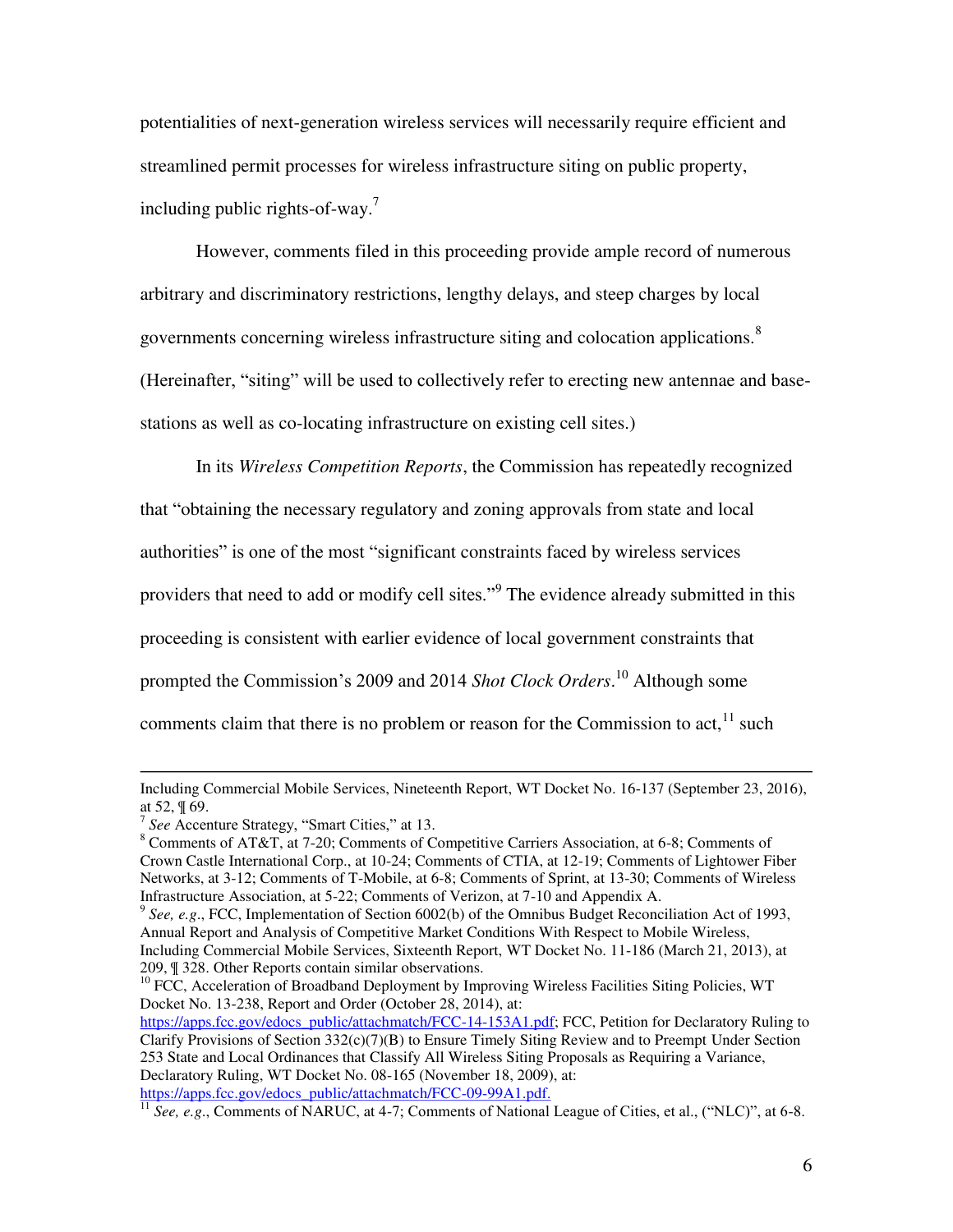claims are not persuasive in light of the record and the Commission's own observations. The Commission has a solid evidentiary basis for taking decisive steps to clear away barriers to small cell siting and accelerate next-generation wireless network deployments.

### **III. Preempting Particular State or Local Government Requirements That Violate Sections 253 and 332(c)(7) Will Remove Cell Siting Barriers**

The Commission can accelerate 4G densification and future 5G deployments by proactively issuing declaratory rulings that preempt problematic local rules or parts of rules that clearly violate statutory terms or the Commission's regulations. The Commission should make known its availability to expeditiously consider petitions filed by parties seeking Declaratory Rulings to preempt local government rules that allegedly violate federal statutes or the Commission's rules. It should also be willing to initiate proceedings on its own accord when local restrictions come to the Commission's attention. Preemption of specific local rules or provisions can eliminate barriers to infrastructure deployment and with less costs and delays than litigation in federal court. Such declaratory rulings would also establish agency precedents to guide local governments reviewing wireless infrastructure siting applications.

Section 253(d) expressly provides authority for the Commission, after notice and public comment, to preempt enforcement of state or local statutes, regulations, or legal requirements to the extent they are contrary to subsections (a) and (b).<sup>12</sup> That is, the Commission may preempt state or local government actions regarding cell siting applications that are not competitively neutral or that prohibit or have the effect of prohibiting the ability of an entity to provide telecommunications services. In this proceeding, the Commission should make clear that this authority applies when local

 $12$  47 U.S.C. § 253(d).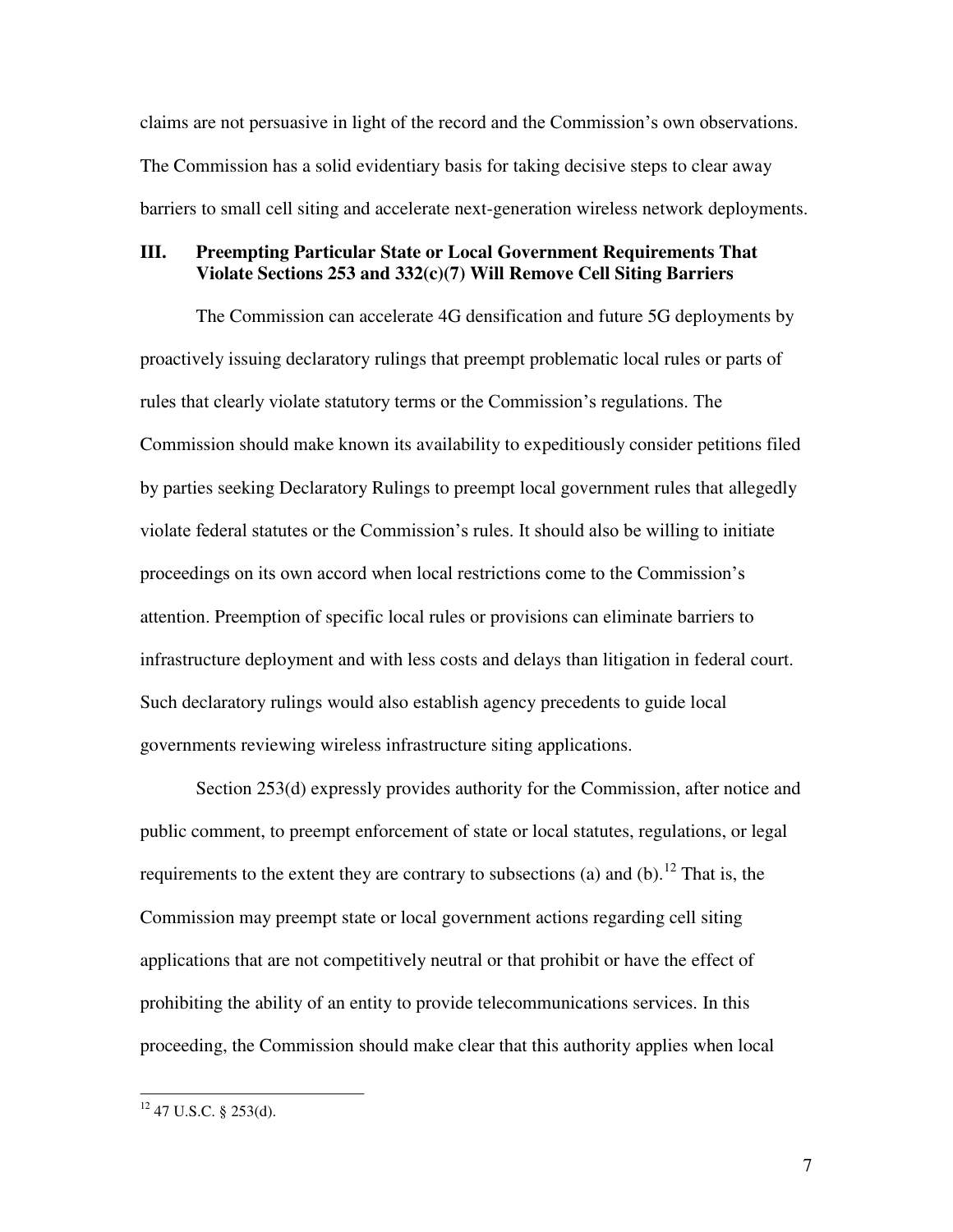governments consider applications for placement of wireless small cell wireless infrastructure on public rights-of-way.

Pursuant to the limits placed on state and local government authority over wireless infrastructure siting decisions by Section  $332(c)(7)(B)$  and the Commission's general powers under Section 5 to "perform any and all acts, make such rules and regulations, and issue such orders, not inconsistent with this chapter, as may be necessary in the execution of its functions,"13 the agency almost certainly has authority to accept petitions, initiate proceedings, and issue declaratory rulings that preempt local government decisions involving wireless infrastructure siting that violate Section  $332(c)(7)$ . That is, the Commission can preempt local government actions that "unreasonably discriminate among providers of functionally equivalent services," or "prohibit or have the effect of prohibiting the provision of personal wireless services."<sup>14</sup> And the Commission can likewise preempt local government failure to act "within a reasonable period of time after the request is duly filed."<sup>15</sup> The Commission should also make clear that this authority applies when local governments consider applications for placement of small cell infrastructure on public or private property.

#### **IV. Clarifying Requirements Concerning Local Government Actions on Wireless Infrastructure Siting Will Accelerate Next-Generation Network Deployments**

The Commission can accelerate 4G densification and future 5G deployments by issuing a Declaratory Ruling that clarifies several respects in which Sections 253(a) and  $332(c)(7)$  apply to local government rules, actions, and inactions regarding applications for wireless infrastructure siting. In particular, the Commission should:

 $13$  47 U.S.C. § 154(i).

<sup>&</sup>lt;sup>14</sup> 47 U.S.C. § 332(c)(7)(B)(i)(I)-(II).

 $15$  47 U.S.C. § 332(c)(7)(B)(ii).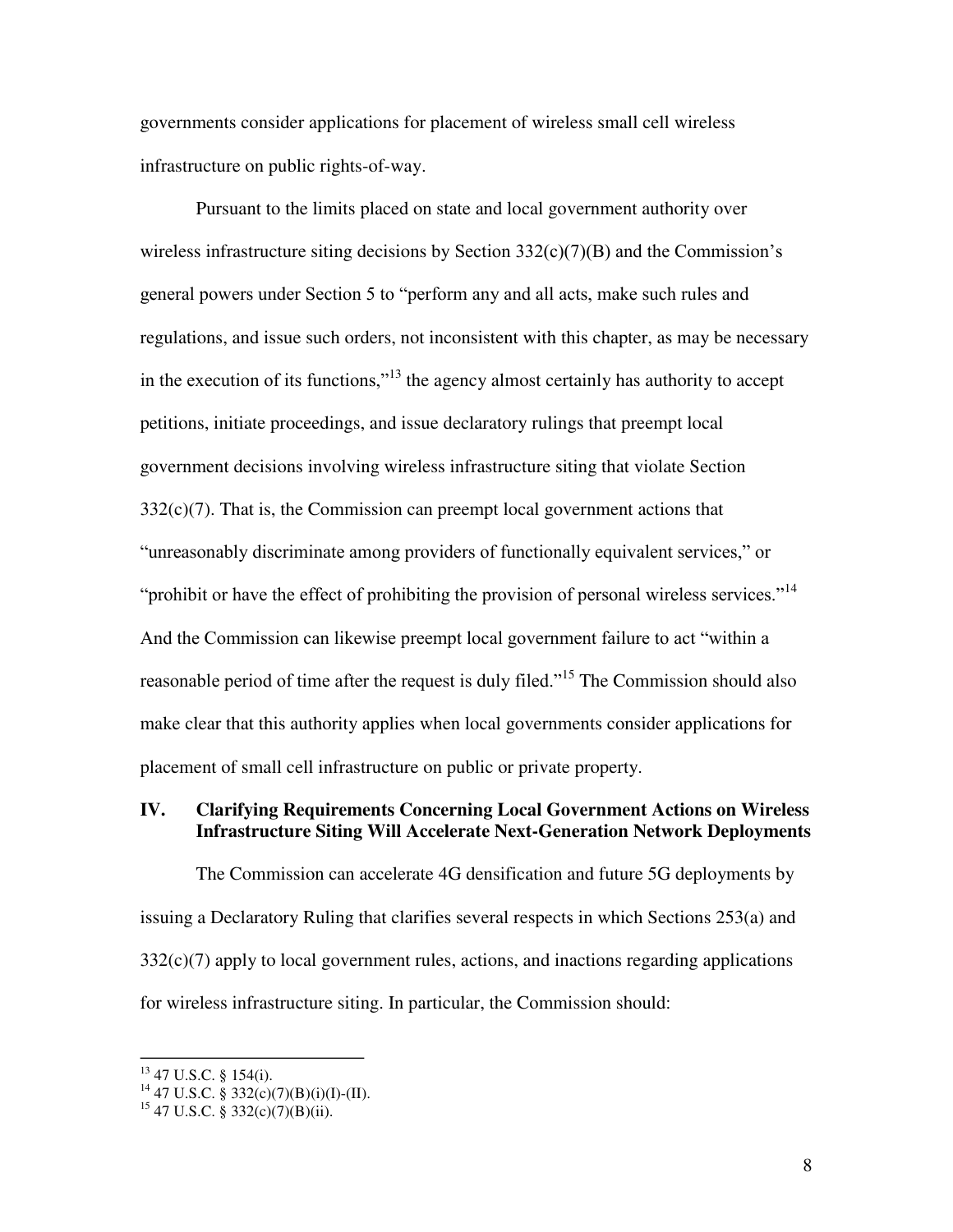- Clarify that Sections 253 and 332(c) apply with respect to siting applications for small cells on public rights of way, including government-owned utility poles. The Commission should expressly recognize that the two provisions overlap, and are not mutually exclusive. The limits set out in Section  $332(c)(7)(B)$  provides protections for wireless infrastructure siting applicants in addition to those provided in Section 253.<sup>16</sup>
- Clarify that Sections  $253(a)$ 's provisions concerning cell siting applications by "telecommunications service providers" includes providers of wireless infrastructure, including small cells.<sup>17</sup> In many instances, wireless infrastructure providers make their facilities available to wireless carriers who serve end-user subscribers. In other instances, wireless carriers own the underlying infrastructure. From a policy standpoint, it makes no sense to treat the owners of such facilities differently depending on whether they are vertically integrated. In either instance the underlying purpose of such facilities is the same – serving end-user subscribers with wireless services. $18$
- Clarify that Sections  $253(a)$  and  $332(c)(7)$  apply to so-called "mixed-use" facilities – those providing wireless or any other telecommunications service as well as mobile broadband services. This would ensure that the Commission's policy would remain in place in the event that it decides to reclassify mobile broadband services as "information services" once more.<sup>19</sup>
- Clarify that small cell applications are subject to the Commission's shot clocks for siting and modifications under Sections  $332(c)(7)$  and 6409. The Commission should also consider the proposals made in comments to reduce shot clock timeframes pursuant to Sections  $332(c)(7)$  to 60 days for collocations, including small cells, and 90 days for other sites.<sup>20</sup> And it should finally consider, as comments have suggested, deeming applications granted when local governments fail to act within the established timeframes.<sup>21</sup> A "deemed granted" provision would make shot clocks more effective in spurring local governments to render decisions and also likely avoid much protracted litigation.
- Clarify factors for determining when state or local government actions are not "competitively neutral and nondiscriminatory" under Sections 253 and 332(c)(7). In particular, the Commission could clarify that singling out providers of wireless facilities for more burdensome regulations that do not apply to other providers using similar facilities in rights-of-way is not "competitively neutral" or "nondiscriminatory."<sup>22</sup>

<sup>&</sup>lt;sup>16</sup> Comments of Verizon, at 22.

<sup>&</sup>lt;sup>17</sup> Comments of T-Mobile, at 35-36. <sup>18</sup> For a contrary view, *see* Comments of NARUC, at 11-12.

<sup>&</sup>lt;sup>19</sup> Comments of T-Mobile, at 33.<br><sup>20</sup> Comments of CTIA, at 35-38; Comments of T-Mobile, at 23; Comments of Verizon, at 23-26.

<sup>&</sup>lt;sup>21</sup> Comments of AT&T, at 25-27; Comments of CTIA, at 39-43; Comments of T-Mobile, at 25-28.<br><sup>22</sup> Comments of AT&T, at 4; Comments of T-Mobile, at 28-30.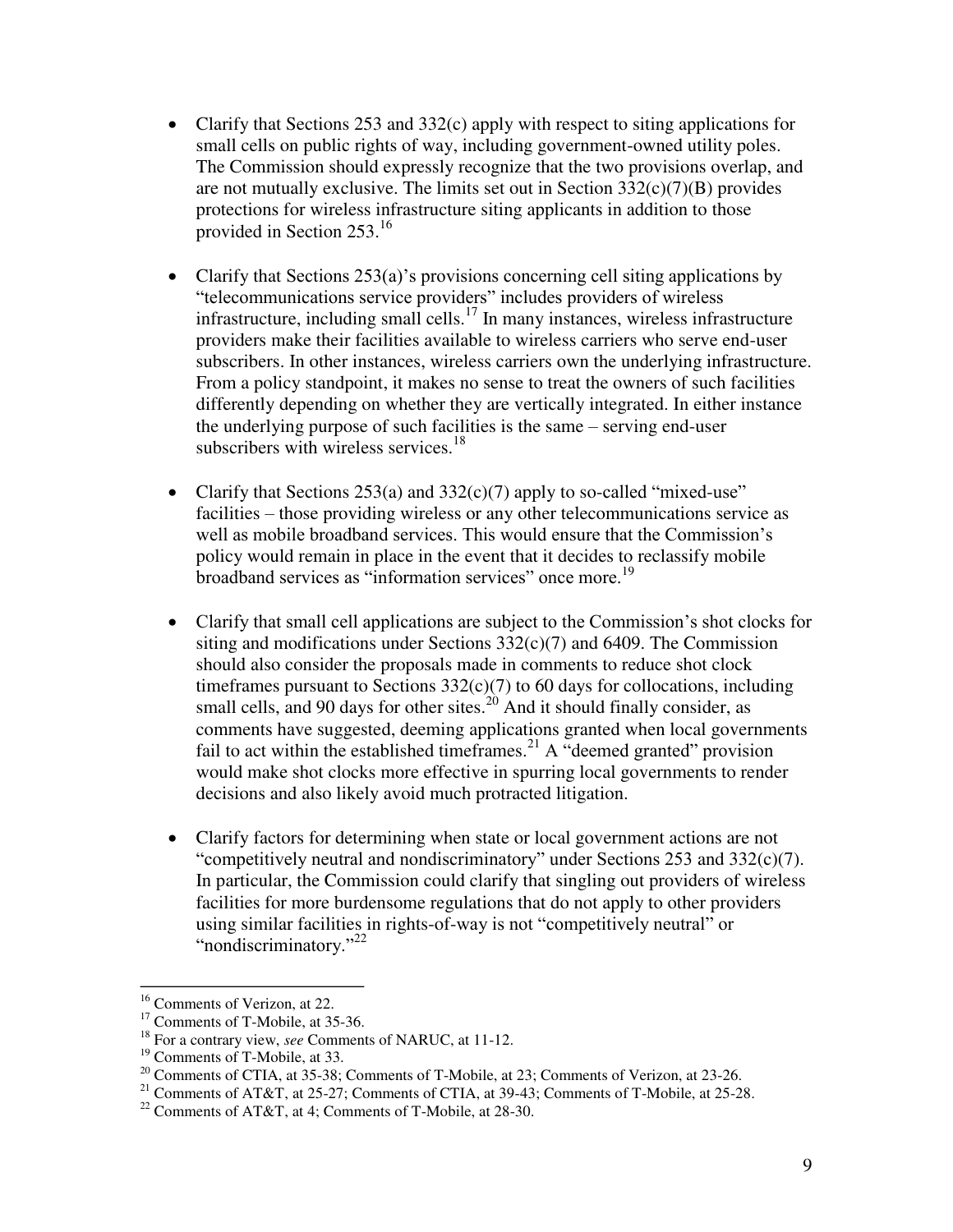- Clarify standards regarding prohibitions against local government actions that "prohibit or have the effect of prohibiting" telecommunications services under Section  $332(c)(7)$ . The Commission should declare that those provisions bar local government actions that "materially inhibit" or pose "substantial barriers" to siting of wireless infrastructure, including small cells. Some federal courts have adopted similar standards in decisions regarding denials of cell siting applications.<sup>23</sup> Other courts have ruled local governments are merely barred from creating a "substantial gap" in wireless service.<sup>24</sup> The Commission should clarify that a wireless siting applicant need not demonstrate an actual prohibition of all wireless services in order to prove a violation.<sup>25</sup> Additionally, the Commission should declare that moratoria on cell siting applications and decision-making based on business need, type of facilities technology, or other business judgment matters that are unrelated to health and public safety concerns constitute local government actions that "materially inhibit" or pose "substantial barriers" to providing wireless service. $2<sup>6</sup>$
- Clarify that bans on small cell "batch" applications "materially inhibit" or pose "substantial barriers" to providing wireless service, or that batch applications are at least presumptively permissible.<sup>27</sup> And small cell batch applications should at least presumptively be subject to the same shot clock timeframes as other siting or colocation applications. $^{28}$
- Clarify that local governments must disclose the application and fees and charges they assess for siting wireless infrastructure access to public rights of way and other public property.<sup>29</sup> This is consistent with the language of Section 253(c) regarding disclosure of compensation paid for use of public rights-of-way. Transparency and access to such information will help spur wireless infrastructure siting applications and provide ways to ensure accountability.
- The Commission also should consider declaring that Section 253(c)'s provision that local governments may "require fair and reasonable compensation" for use of rights-of-way prohibits excessive costs and requires local governments to establish their own cost-based rate and fee formulas.<sup>30</sup> In addition, it should consider declaring that excessive fees and rates charged against wireless infrastructure and other telecommunications providers that bear no relation to a local government's own administrative and managerial costs "materially inhibit"

<sup>&</sup>lt;sup>23</sup> *See* Comments of T-Mobile, at 18-19; Comments of Verizon, at 12, 20-22.<br><sup>24</sup> *See* Comments of Verizon, at 21-22.

<sup>25</sup> Comments of T-Mobile, at 18.

<sup>26</sup> Comments of AT&T at 4; Comments of T-Mobile, at 21-22.

<sup>&</sup>lt;sup>27</sup> Comments of Verizon, at 27. *See also* Accenture Strategy, "Smart Cities," at 14.<br><sup>28</sup> Comments of Verizon, at 27.<br><sup>29</sup> Comments of NLC, at 26-27; Comments of T-Mobile, at 15; Comments of Verizon at 18.

<sup>&</sup>lt;sup>30</sup> 47 U.S.C. § 253(c); Comments of AT&T, at 22-23; Comments of CTIA, at 28-33; Comments of T-Mobile, at 13; Comments of Verizon, at 14-15.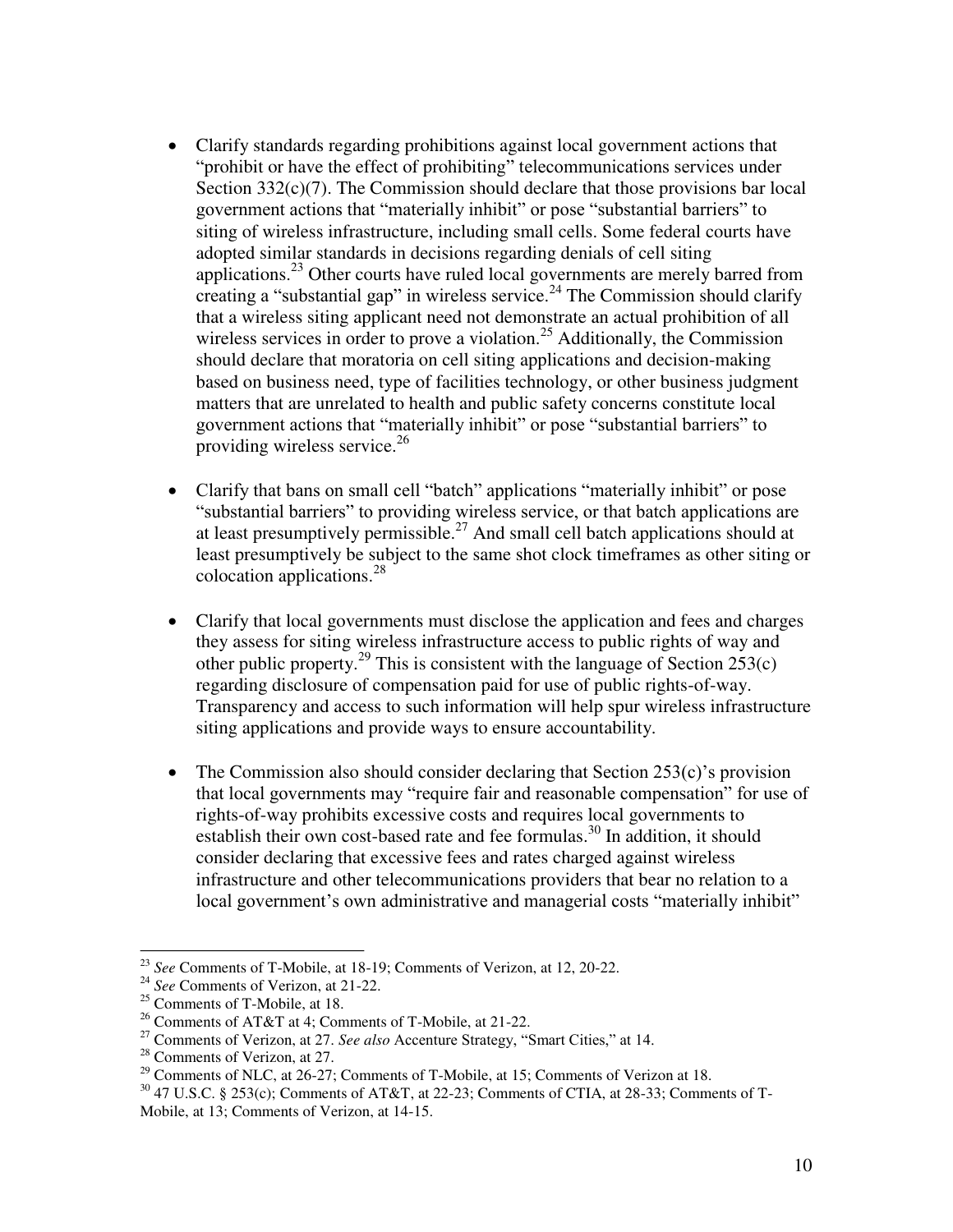or pose "substantially barriers" to the provision of such services.<sup>31</sup> Certainly, local governments should not be able to impose fees or charges on a non-neutral or  $\frac{d}{dx}$  discriminatory basis.<sup>32</sup> At the very least, the Commission should consider prohibiting local governments from charging wireless infrastructure providers for rights-of-way used based on providers' revenues.<sup>33</sup>

# **V. The Commission Can Clarify Requirements Concerning Wireless Infrastructure Siting Consistent with Principles of Federalism and Local Decision-making**

Comments filed by state and local governments and their associations express or imply the ultimate authority of local governments in making telecommunications infrastructure siting decisions – including rate charges.<sup>34</sup> This authority is rooted in principles of federalism and reflected in limitations on the Commission's preemptive authority in Sections 253 and  $332(c)(7)$ . Federalism is unmistakably part of the delicate balance that Congress struck with the need for robust interstate telecommunications services. Yet in striking that balance, Congress conferred on the Commission the responsibility to clarify, as needed, particulars of what Sections  $253(a)$  and  $332(c)(7)$ requires of local governments when considering telecommunications infrastructure siting applications. Exercise of preemptive authority, even if limited, is nonetheless an aspect of that responsibility, based on the Commission's policy judgments regarding what actions it can reasonably take to provide relief from effective prohibitions on the provision of telecommunications services.

Some local governments insist telecommunications infrastructure siting permitting – especially fees and rates for using rights-of-way – involve governments' proprietary capacity and cannot be preempted. Yet there is an unmistakable regulatory

<sup>&</sup>lt;sup>31</sup> 47 U.S.C. § 253(a); Comments of Verizon at 14.<br><sup>32</sup> Comments of T-Mobile, at 14.

<sup>&</sup>lt;sup>33</sup> *See* Comments of Verizon, at 16.<br><sup>34</sup> Comments of NLC, at 17-25; Comments of NARUC, at 6-7.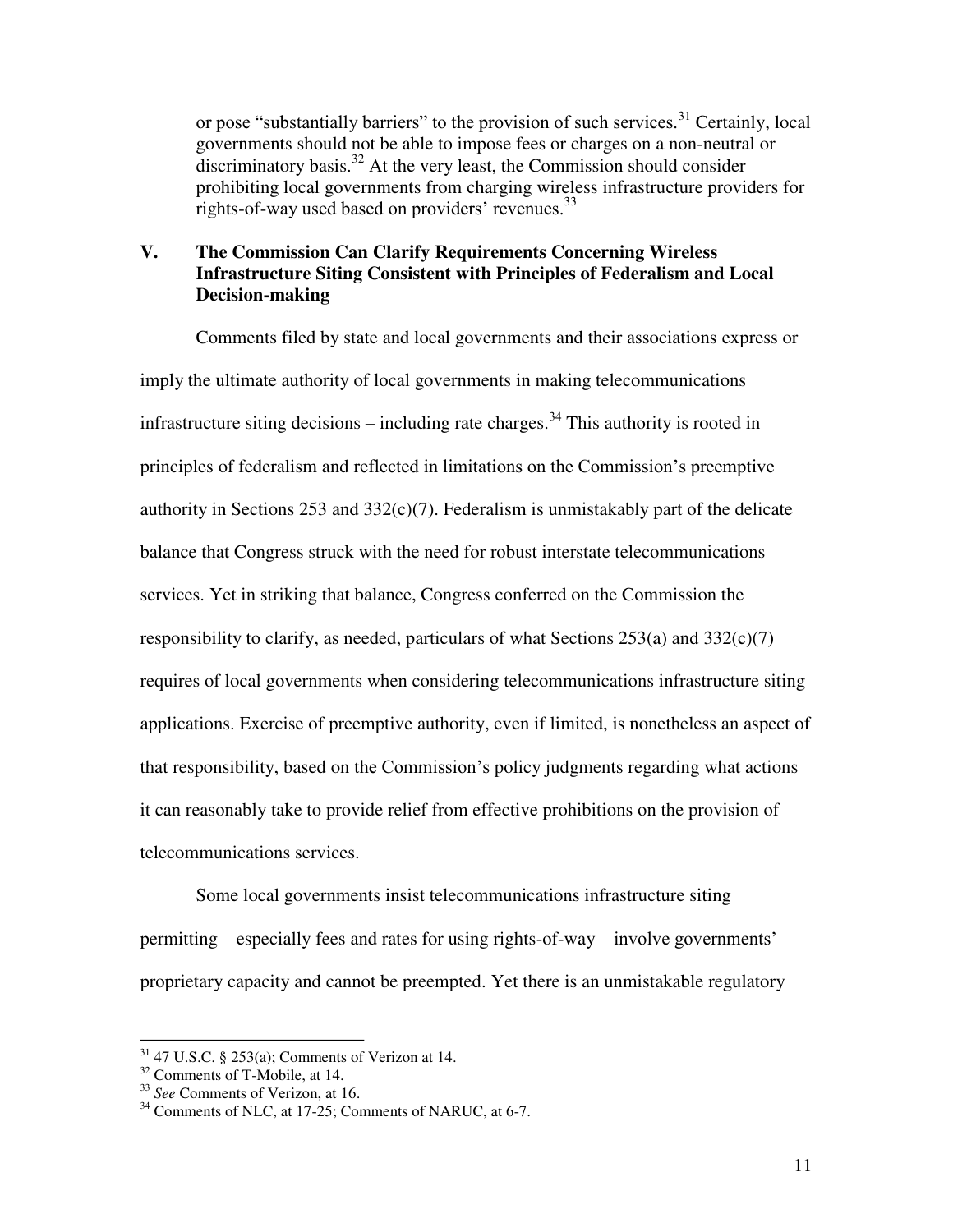aspect to permit processing.<sup>35</sup> The unique nature of siting decision-making is reflected in Sections  $253$  and  $332(c)(7)$ , by virtue of the limits it places both on the permitting process and on federal preemption. The Commission need not settle legal metaphysical distinctions regarding the proprietary/governmental distinction. It should ensure that its ruling tracks with the text and underlying purposes of Sections 253 and 332(c)(7).

Undoubtedly, not all local governments have obstructionist policies or review every individual wireless infrastructure siting application in a capricious manner. But the record already amassed in this proceeding demonstrates the need for further clarification of baseline standards to prevent obstructionist policies and capricious decision-making where it does exist. Indeed, the need for clarification is heighted by the volume and critical importance of small cell infrastructure siting that is necessary to achieve 4G densification and future 5G deployments. A declaratory ruling that clarifies how Sections  $253(a)$  and  $332(c)(7)$  apply to local government actions regarding applications for wireless infrastructure siting, as described in Section IV, would constrain arbitrary and obstructionist actions by local government. Nonetheless, such a ruling could also be fashioned in a manner that is respectful of local government authority.

#### **VI. Conclusion**

 $\overline{\phantom{a}}$ 

For the foregoing reasons, the Commission should issue a Declaratory Ruling consistent with the views expressed herein.

Respectfully submitted,

Randolph J. May President

Seth L. Cooper Senior Fellow

<sup>&</sup>lt;sup>35</sup> Comment of League of Arizona Cities and Towns, et al., at 3-10.